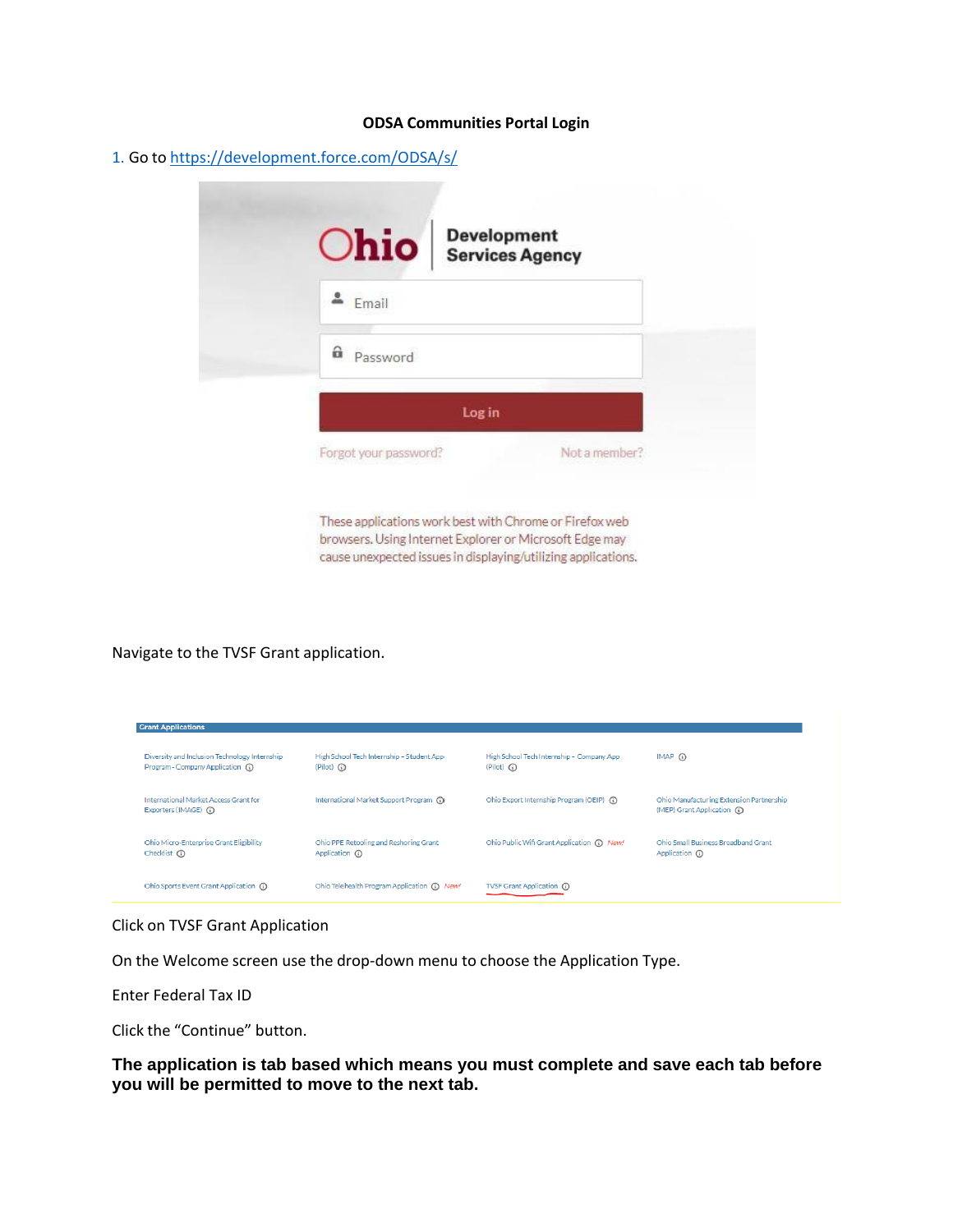## **We strongly encourage you to clear your internet browser history before beginning the application.**

### **Application Information**

Complete all required fields. Request cannot be submitted until all required fields are completed on all tabs.

**Company Name:** As registered with the Ohio Secretary of State's Office.<https://www.sos.state.oh.us/businesses/>

**Ohio Registration Number:** A unique identifier assigned to a business by the Ohio Secretary of State. This number is referred to as the Entity Number on the Ohio Secretary of State's Business Filing Report.

### **Click the "Save" button. Then next.**

### **Financial Liability**

The State of Ohio (the "State") will not give financial assistance of any type to an Applicant or company with outstanding financial obligations to the State or to an Ohio community or with outstanding environmental issues. The status of each Applicant will be verified with the Ohio Department of Taxation and with the Ohio Environmental Protection Agency.

False answers may result in the State withdrawing any and all offers of financial assistance.

Please use the dropdown to choose your answers.

#### **Click the "Save" button. Then next.**

#### **Lead Applicant Contact Information**

Authorizing Agent: The individual authorized by the Lead Applicant to accept the terms and conditions of an award of Grant funds. (The Grant Agreement will be sent to the Authorizing Agent)

Project Director: The individual authorized by the Lead Applicant to direct the Project for which the Grant Funds have been awarded.

Fiscal Agent: The individual authorized by the Lead Applicant to sign Grant-related financial documents, e.g., Requests for Payment, grant financial reports, etc. (The Fiscal Agent should be the individual who interacts with ODSA regarding project invoices)

Grant Administrator: The individual authorized by the Lead Applicant to oversee the dayto-day administration of the Grant Funds, including preparing progress reports, monitoring project progress, etc.

**Note**: The same individual may hold more than one of these positions.

### **Click the "Save" button. Then next**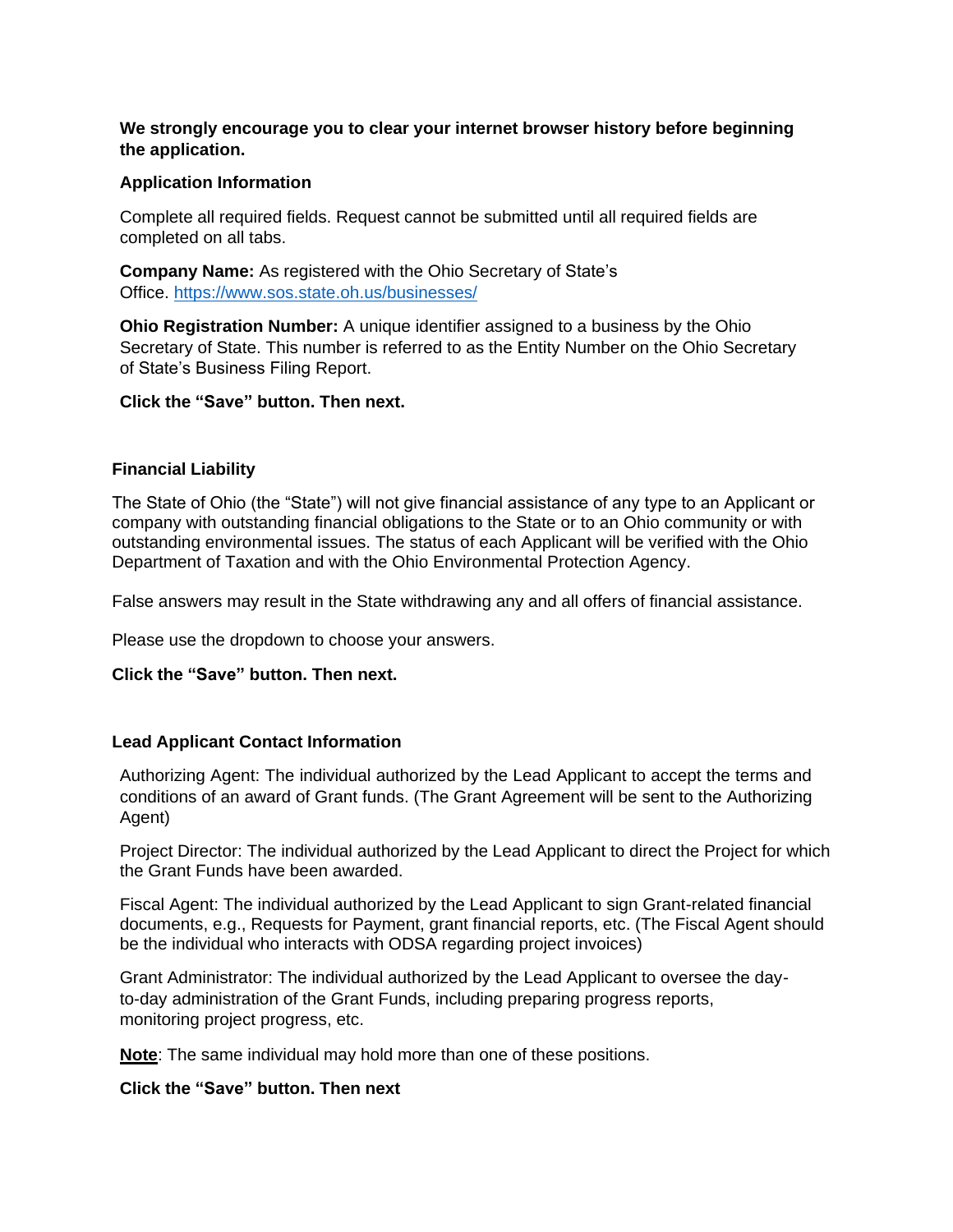## **Proposal Details**

The proposal **is limited to seven pages total** and must include the bolded part of each question followed by its response. Suggestions on space allocations per question are included; however, applicants can allocate the seven pages as they feel best. Except for the required letters for the selection committee and the one-page summary of previous Phase 1 projects (if applicable), any pages beyond the seven-page limit will be eliminated from the proposal before it is sent for review and evaluation and may also cause the proposal to be eliminated from consideration.

Appendices, attachments, reports or other methods to augment the information presented in the proposal are not allowed. Reference to web-based information to supplement the proposal is not permitted, and such references will not be considered in the evaluation.

# **BACKGROUND**

**1. Identity and Strategy**: Describe the following: who will manage the pool of funds, the strategic vision of the pool of funds, in which Third Frontier technology areas your institution is particularly strong and how those strengths will be leveraged, and any weaknesses mitigated. (suggestion ½ page)

Budget OTF Funds The Cost Share Source of Cost Share from within the Institution \$ \$

**2.** Include a completed Budget Table in your proposal:

## **PROCESS**

**3. Project Selection Process:** Describe your project selection process and its associated key decision points. What criteria and metrics will be employed to select projects? Discuss how factors such as the team, expected time to market, market size, clarity and relevance of the proof of concept goals, and the state of competition will influence selection of projects. **Highlight how the selected Phase 1 funding ranked in these factors. Please provide as much relevant selection process/ criteria information as possible for the selected projects.** How does your project selection process integrate with the institution's technical strengths/weaknesses discussed in Question 1? What level of industry or potential customer input will you require project teams to seek prior to submission to your process? Applicants are encouraged to include a flowchart or other appropriate graphical representation of their process. (suggestion 1 ½ pages)

**4. Additional Analysis:** Describe the types of analysis the selection committee will perform to supplement or confirm information submitted by the potential project teams. What external resources will be utilized? (suggestion ½ page)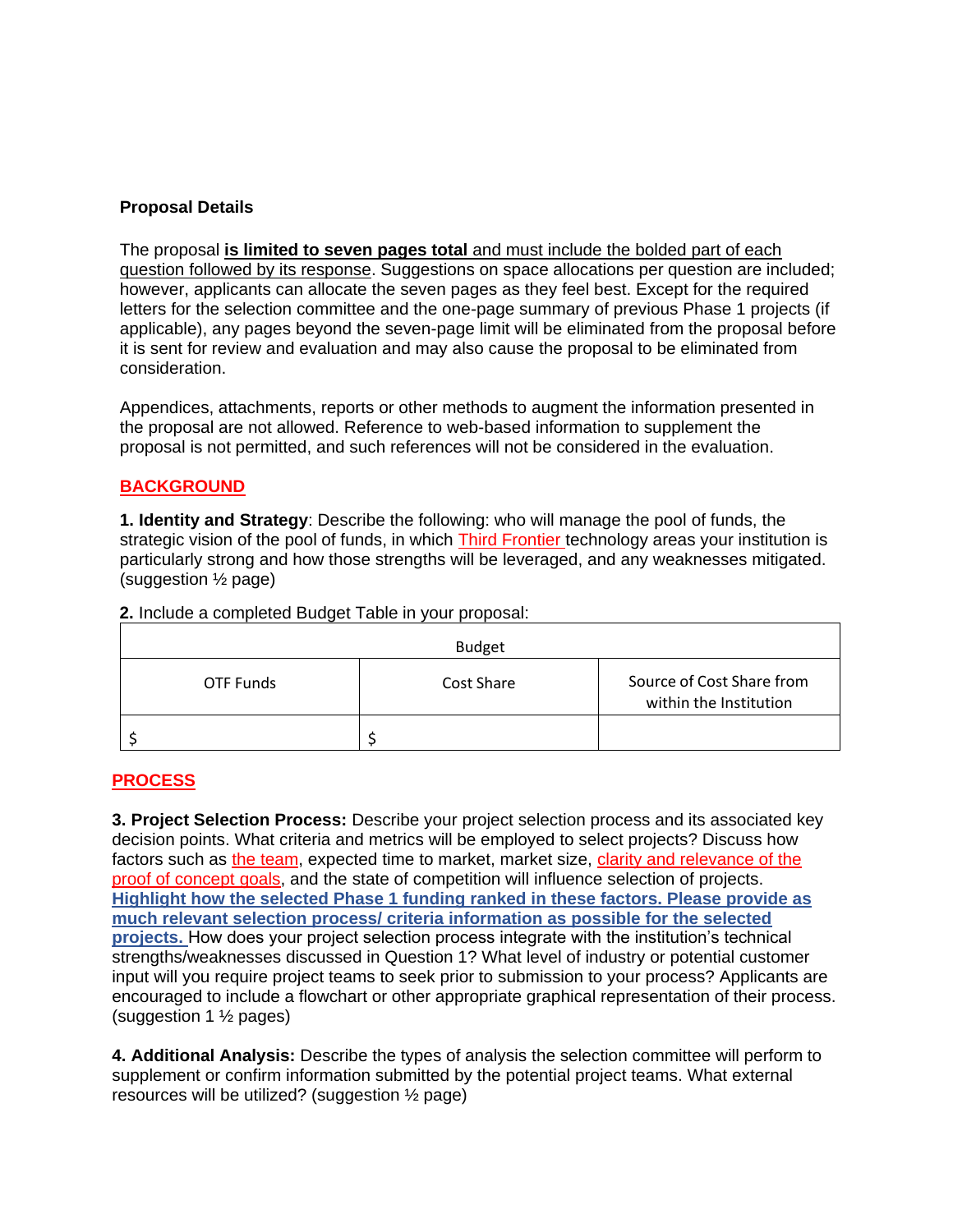**5. Selection Committee Membership:** Describe the background and experience of the proposed members of the project selection committee. Who will chair the committee? (suggestion ¾ page)

**6. External Providers:** Describe how your selection process ensures that validation activities for individual projects will be performed or overseen by independent 3<sup>rd</sup> parties. What measures will you have in place to ensure funds will be used to support advancing the commercialization of technologies as opposed to providing general support for students or researchers? (suggestions ½ page)

# **IMPACTS**

**7. Managing the Projects:** How will you manage the individual projects to ensure they stay on track and ultimately conclude? Please provide specific details on the factors tracked in your project management process. How do you emphasize achieving project milestones that will result in licensing or follow on funding? (suggestion ¼ page)

**8. Deal Flow:** How many projects do you expect will be submitted to your selection committee for consideration? How many projects do you expect will ultimately receive support? Explain your basis for these estimations. (suggestion ¼ page)

**9. Outcomes:** Will successful projects result in the technologies being licensed to new start-ups or do you expect them to commercialize through existing young companies? Estimate the number of new companies that will form and number of new licenses you execute as a result of this effort. **Estimate the economic impact of these outcomes.** Describe any unique or novel elements to your licensing process that demonstrates your institution is an attractive partner for Ohio start-ups. Describe any changes you are making to improve previous outcomes (if relevant). (suggestion ½ page)

## **Proposal Supplement: Summary of Previous Phase 1 Awards**

If the Lead Applicant has previously received Phase 1 awards, the applicant must provide a summary of projects. The summary should not exceed 1 page in length and must include the following table. Projects that do not have a control # (i.e., projects that were selected by a Project Selection Committee) will leave that particular column blank.

| Prior TVSF Phase 1 Projects |                |                                 |                     |                              |  |  |
|-----------------------------|----------------|---------------------------------|---------------------|------------------------------|--|--|
| Control #                   | Start<br>Date* | Completion<br>Date <sup>*</sup> | Project<br>Status** | Outcome and Licensing Status |  |  |
|                             |                |                                 |                     |                              |  |  |
|                             |                |                                 |                     |                              |  |  |
|                             |                |                                 |                     |                              |  |  |
|                             |                |                                 |                     |                              |  |  |
|                             |                |                                 |                     |                              |  |  |
|                             |                |                                 |                     |                              |  |  |